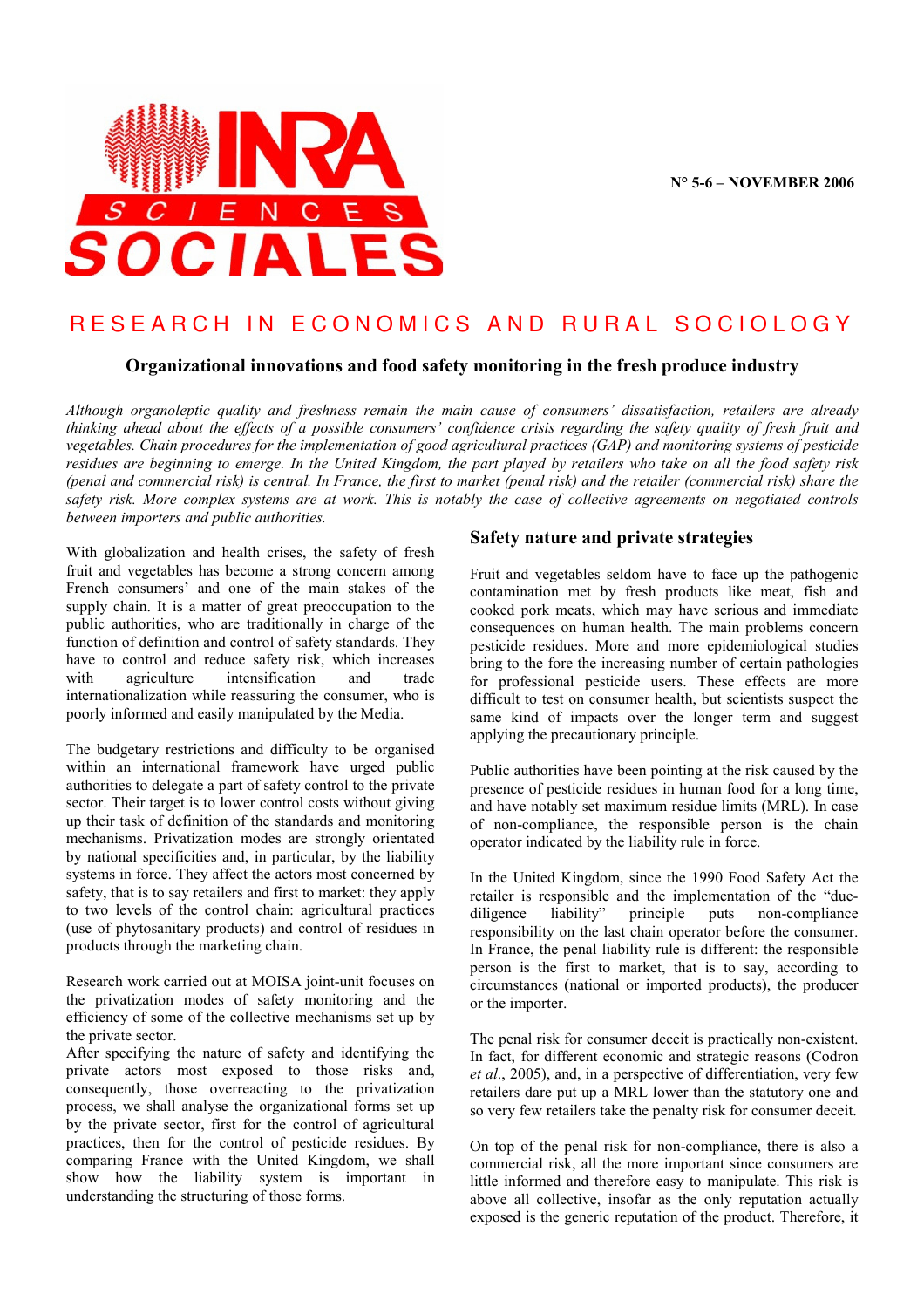applies to all the food operators and more specifically to retailers, who are the main operators in contact with consumers. Retailers also perceive this risk, in an individual way. In certain countries such as the Netherlands, where consumers' associations undertake residue analyses and publish the results according to trade name, militant action directly threatens retailers' individual reputations. However, in countries where there is no such activism yet, retailers take that commercial risk into account but in a subjective and different way, according to the likelihood of such a threat in the future.

There are two big types of private actors mainly concerned by food safety: retailers (in France, just for the commercial part and in the United Kingdom for the commercial and penal parts) and the first to market (only in France for the penal part). Their controlling strategies develop at two levels: the level of agricultural practices and that of pesticide residues in the produce once on the market. We shall now see some of these control mechanisms.

# Development of private good agricultural practice standards by European retailers

From the middle of the 1990s, the GAP (Good Agricultural Practices) codes (which may be assimilated to the standards for integrated farm management (IFM) and integrated production management (IPM) became strategic. Various kinds of actors are interested in them and retailers in particular. Modes of involvement vary greatly from one country to another.

#### EurepGAP, a minimum quality standard adapted to the due-diligence liability principle

In the United Kingdom, where the due-diligence liability principle prevails, retailers run a risk both on penal and commercial levels. In that country, the more active the consumer's associations, the higher the risk. The duediligence liability principle implemented in the 1990s leads retailers to ascertain that means of control were actually set up in the food chain. As to pesticide residues, a pertinent control level is that of agricultural practices. It is the target of the Farm Assurance Schemes, which gave rise to the national collective standard (Assurance Produce) then, in 1998, to the international standard, EurepGAP, today including half of European retailers (British, Belgian, Dutch, Scandinavian…).

EurepGAP (Euro Retailer Produce Working-Group-Good Agricultural Practices) is, as indicated by its name, a standard for good agricultural practices. Though focusing on environmental and social aspects too, its first target remains the reduction in safety risk (for the consumer) and compliance with the due diligence obligation.

EurepGAP does not impose any more restrictive limit than the regulation on MRL. On the other hand, it greatly helps intensify controls made by public authorities, by imposing or recommending a whole set of actions, investments and information constraints at the level of agricultural practices.

On national markets where it is in a monopoly position, (particularly, the British market), EurepGAP almost acts like a minimum food safety standard. Actually, it integrates the statutory norm on the use of pesticides and residues in products and completes it by a standard (often absent from the public domain) as regards good agricultural practices.

EurepGAP, the ambition of which is to become the minimum standard on a much larger market, has the advantage of minimizing control costs (economies of scale due to collective organization) and benefits from the "increasing returns to scale for adoption" effect, which increases its bargaining power with the number of memberships. Yet at the same time, it must make sure it remains acceptable to producers who bear a large part of this standard cost, and credible to the institutions and associations that assess the relevance of its standards and monitoring means.

A doctoral thesis near completion at the Moisa unit analyses the effectiveness of the EurepGAP certification system. It specifically allows us to challenge the concept that all forms of collusion between parties to the certification process are necessarily negative. In fact, it shows that when the standard is incomplete and may change, collusion allows some cooperation between actors and therefore an apprenticeship necessary to the evolution of the standards.

#### French retailers' procedures based on integrated farm management

In France, food safety concerning fruit and vegetables do not concern retailers as much. Legal responsibility does not fall on them (except for directly imported products). Commercial risk is much lower: unlike Northern European countries, consumer associations do not seriously bother French retailers. Furthermore, they enjoy the support of national producers and work together on the prevention of media crises.

The low level of real risk, as much legal as commercial, partly explains the fact that French retailers did not enter the EurepGAP standard (except for one of them). French retailers favoured individual procedures less centred on safety and more focused on environmental problems and integrated production, influenced by national producers' concerns. At the end of the 1990s, on the basis of the standards for good agricultural practices and by adding commercial constraints aiming at producing quality, they built production procedures comparable in the consumer's eyes to store brands (SB) .

However, these production procedures do not concern all the fruit and vegetable supplies of the French retail industry; an important part of the supplies remains submitted to traditional specifications.

In short, in France like in the United Kingdom, the standards for good agricultural practices are just an additional safety measure. Public authorities keep on controlling residues at different levels of the procedure. As for retailers, they carry out their own controls according to their own risk. Good agricultural practice codes are merely additional controls. In the short term, they theoretically help better target residue analyses. In the long term, they are also an incentive to reduce the load of residues in the products.

## French importers and the monitors of residues

In France, where responsibility is on the first to enter a market, monitoring of residues at the import level is crucial.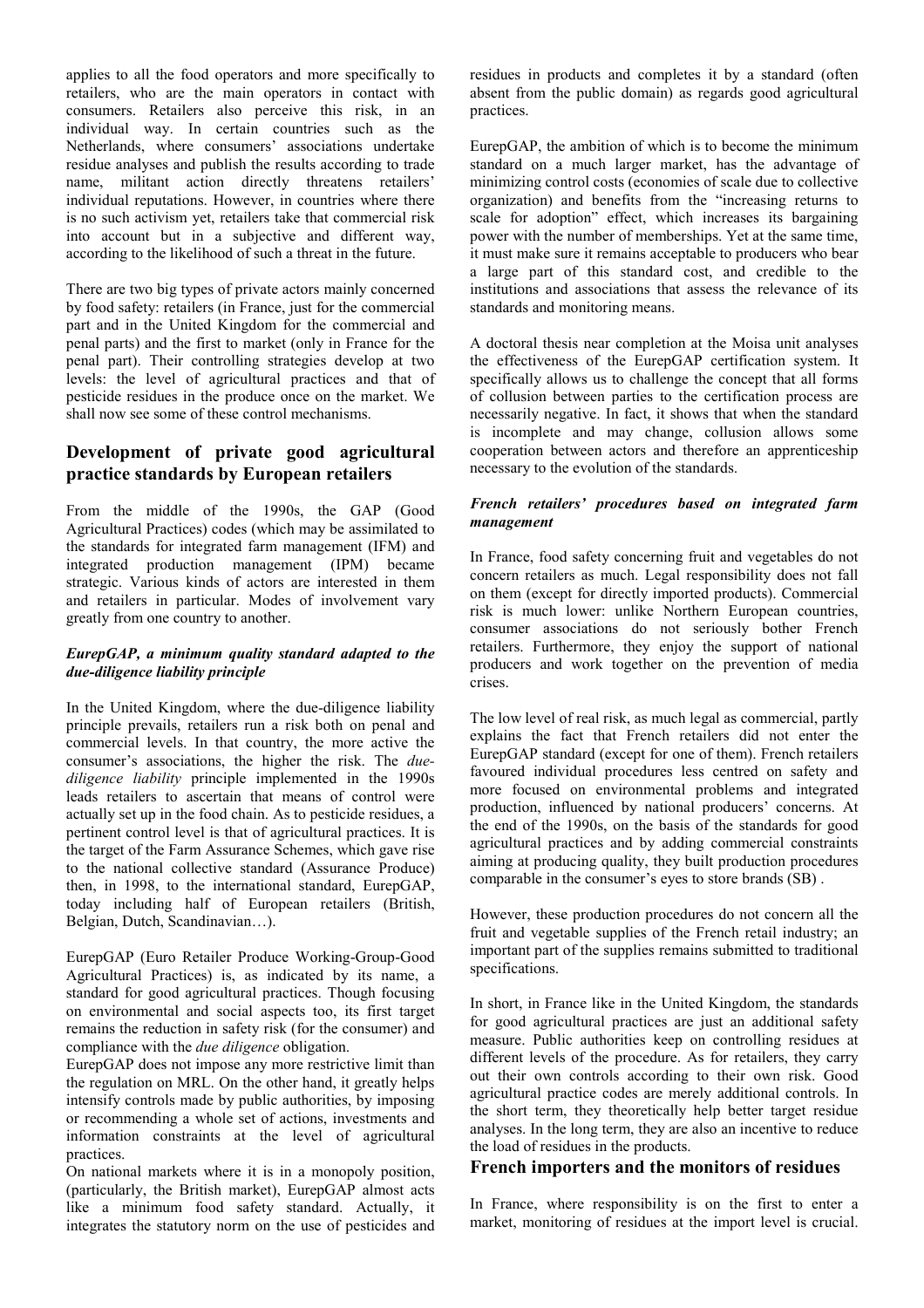With the strengthening of food safety regulation and public authorities' incentives for self-monitoring by the private sector, importers negotiated the implementation of collective agreements on food safety and normative (commercial) quality monitoring with public authorities. From 2000, the two biggest French fruit and vegetable import sites got organized under the aegis of their trade organizations, the Federation of Fruit and vegetable importers in Rungis (CSIF) and the National Union of French Fruit and vegetable importers in Perpignan (SNIFL).Emergence of self-monitoring collective agreements

As regards food safety, those agreements specify the collective self-monitoring procedures that importing firms must follow. Public control comes in a second phase and consists in controlling that self-monitoring was effective.

All the mutual profits gained by importers underlie the collective dimension of their action. In particular, their grouping helps mutualize the costs of analyses carried out in laboratories and ensures lower access costs to legal information. Every year the public authorities, cosignatories of the agreements, acknowledge its legitimacy and value by renewing it. Ultimately, adhering to these agreements may act as a signal towards the different partners of importing firms. Consequently, they may hope for a gain in reputation.

In spite of these profits, implementing a self-monitoring system is costly. First, there must be a return for the importers' efforts. In particular, the risks taken by importers, if such a system did not exist, make a decisive lever. However, the State's threat does not seem to be a determining factor: in fact, there are very few controls and even fewer penalties. We commonly consider these statutory threats as the lever for voluntary approaches: companies organize themselves inside a sector, because they fear that the State will enforce a more costly measure than what they could have negotiated with it. Analytically, there is evidence that a commercial threat is sufficient to cause a voluntary approach to emerge from the group of importers: in fact, the collective commercial risk with the fruit and vegetable production chain helps develop the monitoring effort made by importers inside the chain. In fact, retailers may put pressure on producers and importers in order to meet their clients' requirements and protect

themselves against commercial risk. From then on, the retailers' idea of how important consumer associations' activism could become plays a dominant part in the emergence of a private regulation on pesticides.

This is what we checked on the Perpignan Market via a quantitative survey carried out in July and August 2006.

#### But heterogeneous behaviours within agreements

If the firms which joined the agreements want to protect themselves against a future commercial risk, their behaviour varies a lot within the group. At present, the minimum norm in safety control established by law is very low, and beyond that threshold, every firm, according to its size, decides on the frequency for analyses. The survey shows the strong variability of this effort compared to the firm size.

The research carried out on the determinants of effort according to the risks perceived by firms (Bignebat et al.) shows, on the one hand, that commercial threat leads firms to increase their effort and all the more so since the retail industry is one of their important clients. Paradoxically, on the other hand, the perception of a strong regulation threat has a negative influence on the observable effort level and this influence is not different according to firm size. Therefore, though firms assert that they are afraid of public authorities' action, we conclude that it does not seem to have the desired influence on their behaviour.

One of the assumptions which may explain this result is that regulation threat is not very convincing. In case of noncompliance with the recommended self-monitoring, penalties are usually verbal. Nevertheless, one may also think that, from a legal point of view, the precautionary principle imposed on importers is too vague for them to adapt their behaviour: actually, it is hard to estimate the level of adoption of "reasonable measures" in order to avoid a safety risk. This observation may explain why a great number of firms refer to the low level of agreement.

The next step in this work on food safety monitoring will have to be taken in a comparative perspective, in order to understand the diversity of models and the stability of their simultaneous existence. In particular, we will raise questions about the future of importers' agreements, in case all European retailers should adopt the EurepGAP standard.

Céline Bignebat and Jean-Marie Codron, INRA UMR Moisa, Montpellier bignebat@ensam.inra.fr – codron@ensam.inra.fr